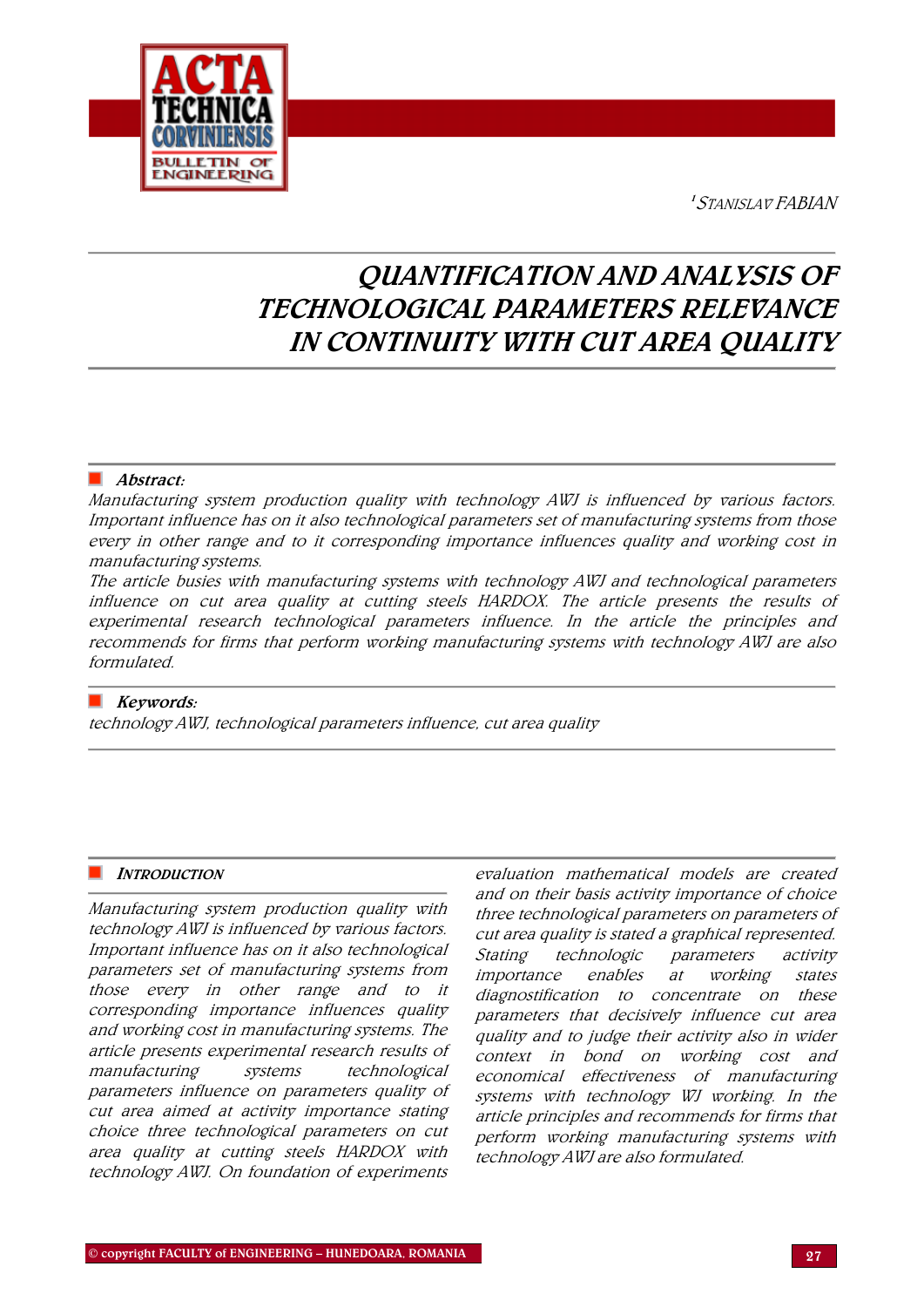## TECHNOLOGICAL PARAMETERS SIGNIFICANCE AND RELEVANCE IN CONTINUITY WITH CUT AREA QUALITY

From concrete mathematical model it is possible to state with help of the programme STATISTIKA to stale and graphically to represent technological parameters influence significance value in percent on competent cut area quality parameter.

Technological parameters significance is stated in the form of significance diagram for concrete mathematical model (numerical functional dependence of technological parameters influence on parameters of cut area quality) with utilization of the programme STATISTIKA in entering into relations with:

- parameter of cut area quality
- thickness of cut material

At solution was stated and graphically represented significance set for:

- 5 parameters of cut area quality (roughness of surface Ra, Rz, Ra4, Ry4 measured in distance 4 mm from cut area top edge, deviation angle of water jet Ø)
- 4 cut material thicknesses 6, 10, 15, 40 mm

#### **EXPERIMENTS**

Entirely 45 samples (9 samples from every sheet thickness  $6$ ,  $10$ ,  $15$ ,  $40$  mm and to it  $9$  samples from 6 mm thick sheet cut with increased values of cut head speed by 50 percent against speed "v"). Number of all cut areas (at 3 areas on every sample) presented the value 135. Figure 13 presents lucidly set of all cut samples.



Fig. 1 Set of all 45 cut researched samples

| Table 1 contains specimen from data |  |
|-------------------------------------|--|
| measured on samples                 |  |

| mcasarca on sampics<br>Thickness of sample h |                          |                             |                |    |            |                           | 40 mm        |  |
|----------------------------------------------|--------------------------|-----------------------------|----------------|----|------------|---------------------------|--------------|--|
| Identification<br>of Sample                  |                          | Technological<br>Parameters |                |    |            | Qualitative<br>Parameters |              |  |
| Number of<br>sample                          | Number of<br>area sample | m <sub>A</sub><br>[g/min]   | $\frac{b}{dW}$ |    | s          | Ra                        | Rz           |  |
|                                              | 1                        | <i>170</i>                  | 300            | 10 | <i>240</i> | 3,65                      | 20.84        |  |
| Ι                                            |                          | 170                         | 300            | 60 | 40         | 4,09                      | <i>21,90</i> |  |
|                                              | $\mathfrak{Z}$           | 170                         | 300            | 80 | 30         | 6.95                      | 24.96        |  |
|                                              | $\overline{4}$           | <i>170</i>                  | 340            | 40 | 60         | 2,90                      | 19,79        |  |
| $I\!I$                                       |                          | 170                         | 340            | 60 | 40         | 3,92                      | <i>21,00</i> |  |
|                                              | 6                        | <i>170</i>                  | 340            | 80 | 30         | 5,87                      | 23,64        |  |
|                                              | $\overline{7}$           | 170                         | 380            | 40 | 60         | 2,83                      | 19,11        |  |
|                                              | 8                        | 170                         | 380            | 60 | 40         | 3,66                      | 20,81        |  |
| Ш                                            |                          | <i>170</i>                  | 380            | 80 | 30         | 4.10                      | <i>22.90</i> |  |
|                                              | 10                       | <i>220</i>                  | 300            | 40 | 60         | 2.75                      | 18.67        |  |
| ΙV                                           |                          | <i>220</i>                  | 300            | 60 | 40         | 3,46                      | 20,56        |  |
|                                              | 12                       | <i>220</i>                  | 300            | 80 | 30         | 4,07                      | 21,10        |  |
|                                              | 13                       | <i>220</i>                  | 340            | 40 | 60         | 2, 71                     | 17,14        |  |

EXPERIMENTS EVALUATION AND DISCUSSION

Figure 2 presents specimen of concrete diagram from set of diagrams of three technologic parameters significance  $\sigma$ , p,  $m_A$  and absolute member. The absolute member shows accuracy of model functional dependence. On foundation of it significance diagram was created but mainly total activity of the others little significant technological parameters.



Fig. 2 Significance diagram of mathematical model technological parameters for cut area quality parameter Ra (h=15mm)

In table 2 significances of three technological parameters on fire parameters on five parameters of cut area quality for thickness of cut material 40 mm are stated. The data  $(r, p, p)$  $m_A$ , absolute members) stated in table 2 for Ra are taken over from significance diagram for Ra on fig. 2. Data for further parameters of cut area quality stated in table 2 (Rz, Ra4, Rz4,  $\varnothing$ ) are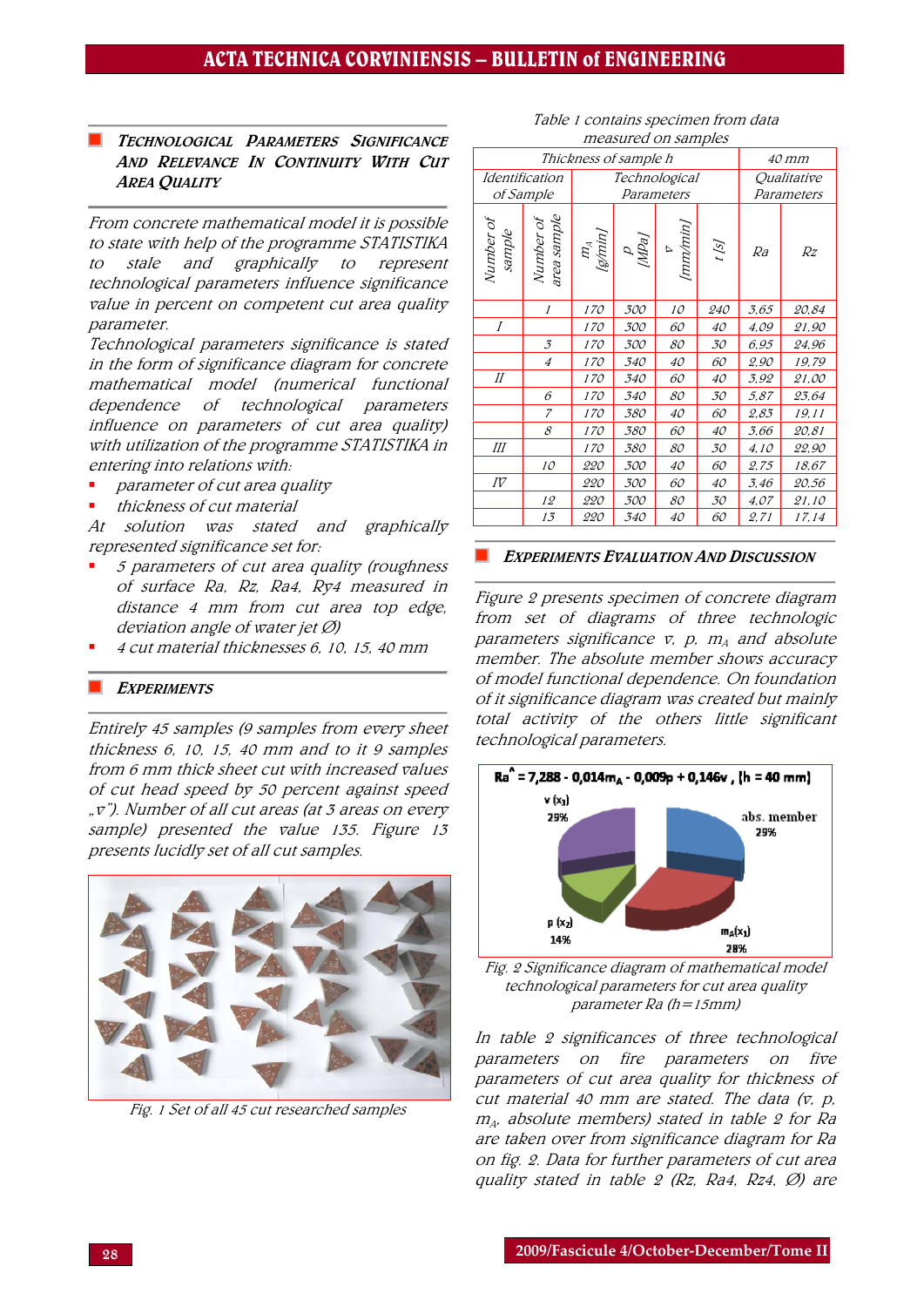taken over into it from analogous significance diagrams (for Rz, Ra4, Rz4, Ø).

| Technological              |                               | Significance of technological |     |     |    |  |  |
|----------------------------|-------------------------------|-------------------------------|-----|-----|----|--|--|
| parameter $+$              | parameters %                  |                               |     |     |    |  |  |
| absolute                   | Parameter of cut area quality |                               |     |     |    |  |  |
| member                     | Ra                            | Rz                            | Ra4 | Rz4 |    |  |  |
| 17                         | 29                            | 24                            | 39  | 38  | 28 |  |  |
|                            | 14                            | 10                            |     |     | 15 |  |  |
| $m_{\scriptscriptstyle A}$ | 28                            | 26                            | 22  | 19  | 28 |  |  |
| absolute<br>member         | 29                            | 4.3                           | 32  | 42  | 99 |  |  |

| Table 2 Technological factors significance, h = 4 mm |  |
|------------------------------------------------------|--|
|------------------------------------------------------|--|

#### NEW KNOWLEDGE AND RECOMMENDS

Shown knowledge are applied for cutting of abrasion resisting steel HARDOX 500, thickness 40 with technology AWJ.

- from judged three technological parameters on 5 choice parameters of cut area quality parameter  $\sigma$  has the greatest significance, parameter  $m_A$  has something smaller significance and parameter p in average less than half significance
- it is possible to improve cut area quality mainly roughness of cut area surface in deep 4 mm from cut material surface (Ra4, Ry4) with change of parameter v
- $\blacksquare$  it is possible most to influence parameter of cut area roughness Rz with change of parameter  $m_A$
- $\blacksquare$  it is possible with change of parameter p to improve cut area quality mainly  $\emptyset$ , Ra much less it is possible to influence parameter Ra4 and on minimum measure only parameter Rz4
- total influence of further technological parameters shows most at parameters Rz, Rz4 minimum and nearby equal influence at parameters Ra, Ø.

Analogously it is possible to formulate knowledge and recommends also for further researched thicknesses of cut material and on their foundation also knowledge influencing from mutual comparing conclusions for single cut thicknesses.

## **UTILIZATION REGIONS AND MAIN CONTRIBUTIONS**

Knowledge are utilizable in scientific area (original mathematical models, activity significance of three choice technological parameters), but also in firms working manufacturing systems with technology AWJ and in pedagogical process.

#### CONCLUSION

The article busies with actual technology AWJ for firms working manufacturing systems and acute problematic of activity significance choice technological parameters on cut area at cutting abrasion resisting steels HARDOX with technology AWJ. On the basis of evaluated experiments conclusions and recommends are elaborated and concrete examples are stated.

The solution creates one from foundations for modeling and simulation of technological parameters on cut area quality influence with establishing systems working with technology AWJ. It is possible to utilize methodic of exercised solution in article in the form of analogy also for further especially relative jet technologies. The article presents partial knowledge of dissertation work [3] solution and partial results of the grant work VEGA solution.

#### ACKNOWLEDGMENT

The contribution presents the part results of the task VEGA 1/0544/08 solution.

#### **REFERENCES**

- [1.] <sup>F</sup>ABIAN, S., STRAKA, *Ľ*.: Prevádzka výrobných systémov. Edícia vedeckej a odbornej literatúry FVT TU v Košiciach so sídlom v Prešove, Prešov 2008. ISBN 978 – 80 – 8073– 989 – 8
- [2.] FABIAN, S.: Presentation of the developed laboratory vibrodiagnostic of machines and production systems operational states. Scientific papers, p.p. 30-38, Tribun EU Brno, 2008, ISBN 978-80-7399-634-5
- [3.] SERVÁTKA, M.: Modelovanie, simulácia a optimalizácia technologických parametrov v náväznosti na požadovanú kvalitu produktov vo výrobných technológiách s vodným lúčom. Kandidátska dizertačná práca. Prešov 2009, FVT TU Košice so sídlom v Prešove
- [4.] SERVÁTKA, M., <sup>B</sup>IČEJOVÁ, *Ľ*., <sup>F</sup>ABIAN, S.,: Súbor technických možností znižovania vibrácií